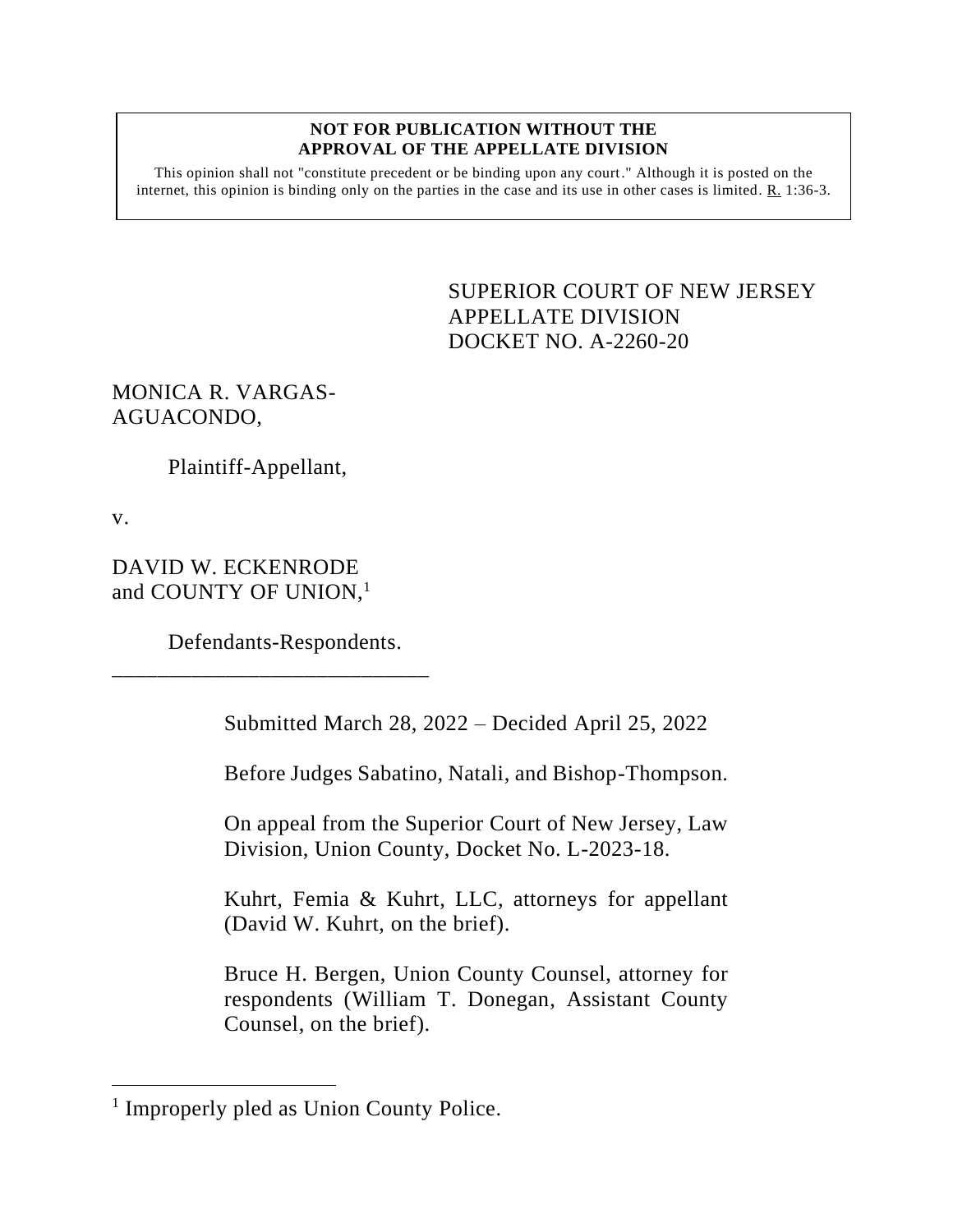## PER CURIAM

Plaintiff Monica R. Vargas-Aguacondo appeals from a February 5, 2021 Law Division order dismissing her personal injury complaint because she failed to establish her injuries qualified as a "permanent loss of bodily function" as required by N.J.S.A.  $59:9-2(d)^2$  of the New Jersey Tort Claims Act (TCA), N.J.S.A. 59:1-1 to 12-3. She also challenges the court's March 24, 2021 order denying her motion for reconsideration. We affirm.

We derive the following facts from evidence submitted by the parties in support of, and in opposition to, the summary judgment motion, viewed in the light most favorable to plaintiff. R. 4:46-2(c); Angland v. Mountain Creek Resort, Inc., 213 N.J. 573, 577 (2013) (citing Brill v. Guardian Life Ins. Co., 142 N.J. 520, 523 (1995)).

On June 23, 2017, plaintiff, then sixty years old, was involved in a motor vehicle accident with a Union County police car driven by defendant David Eckenrode. The police report states that as plaintiff proceeded through the

<sup>&</sup>lt;sup>2</sup> "No damages shall be awarded against a public entity or public employee for pain and suffering resulting from any injury; provided, however, that this limitation on the recovery of damages for pain and suffering shall not apply in cases of permanent loss of a bodily function, permanent disfigurement or dismemberment where the medical treatment expenses are in excess of \$3,600." N.J.S.A. 59:9-2(d).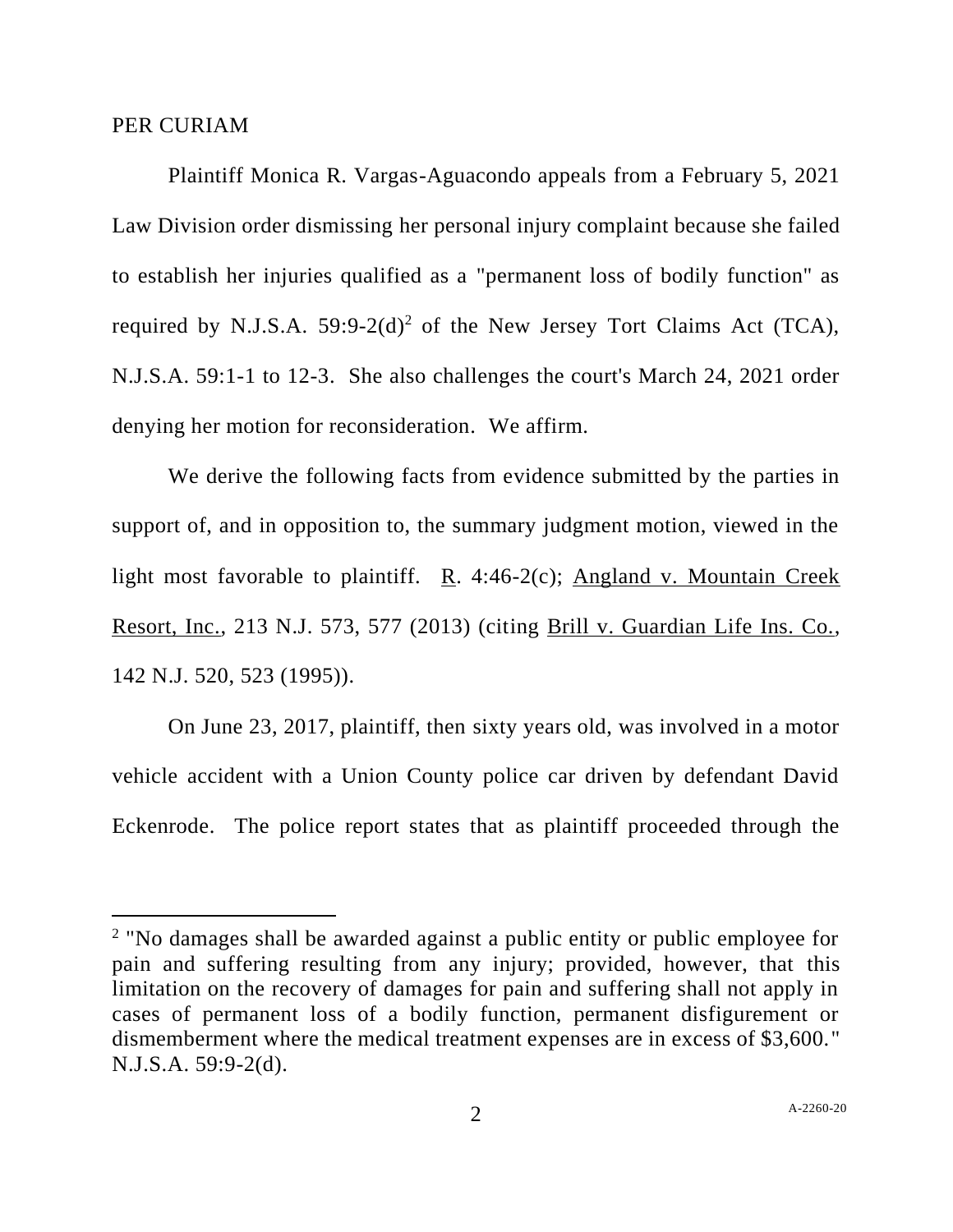intersection, the cars collided when defendant turned in front of plaintiff's car. Plaintiff was taken by ambulance to Trinitas Hospital Emergency Department and complained of right shoulder pain worse than the left shoulder. She was evaluated and released on the same day. At the time of the accident, plaintiff was employed, but she thereafter stopped working for approximately six months.

Following the accident, she continued to complain of right shoulder pain, as well as low back pain, and worsening of prior right knee pain. Plaintiff received chiropractic treatment from September 8, 2017 through January 2, 2018. According to plaintiff, the accident caused her to "suffer severe injuries to her neck, back, and right shoulder including a full thickness tear of her rotator cuff."

After plaintiff's preliminary treatments failed to sufficiently alleviate her right shoulder pain, she underwent arthroscopic surgery. On May 15, 2018, Dr. Bryan Massoud performed a right shoulder arthroscopy, bursectomy, acromioplasty, repair of a supraspinatus tendon tear, debridement of a labral tear, synovectomy, and the excision of a distal clavicle on plaintiff. She received physical therapy from September 15, 2017 through September 14, 2018.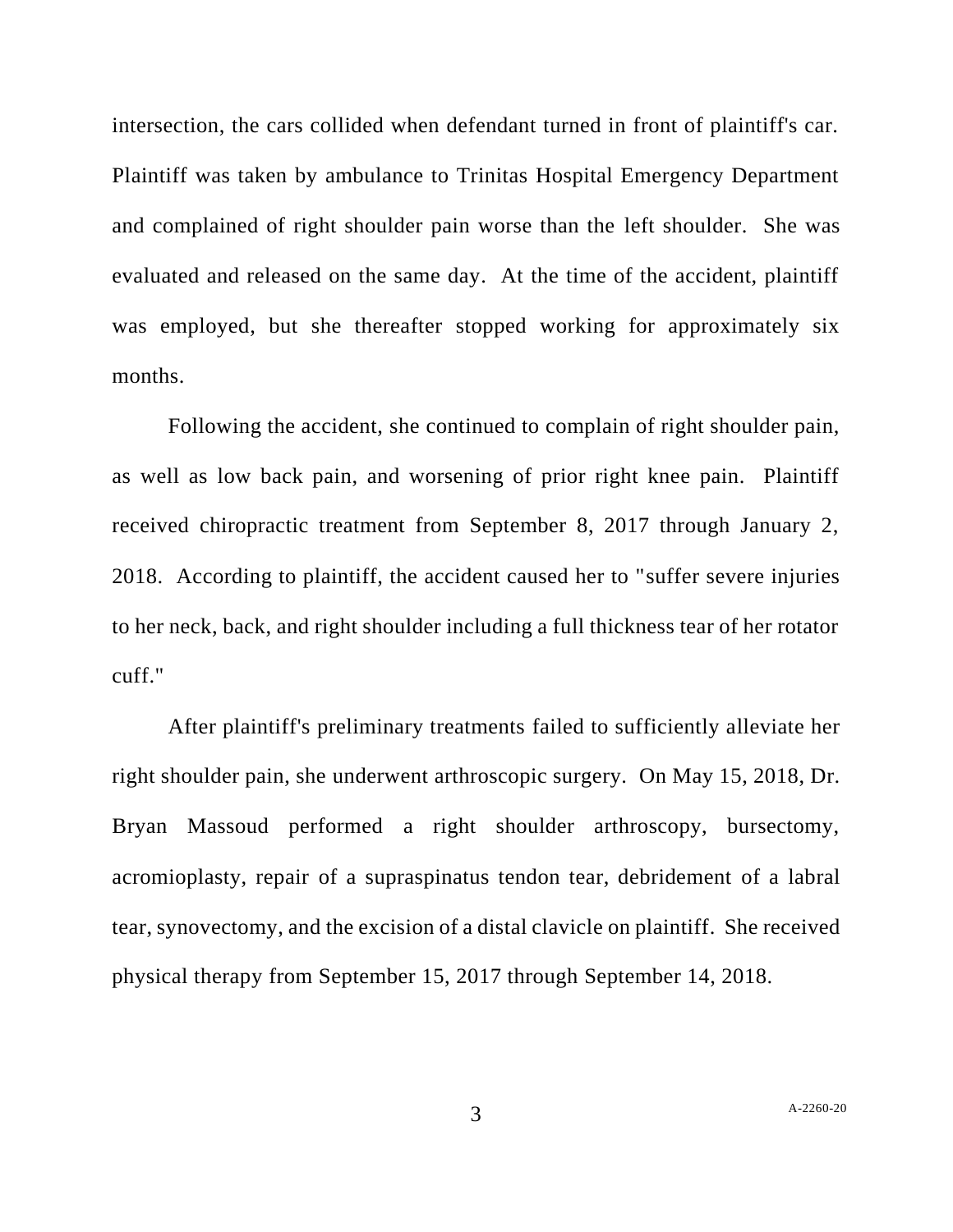Plaintiff asserted a negligence claim in the complaint filed in June 2018. She alleged under the TCA that she "suffer[ed] severe and permanent injuries to multiple parts of her body" proximately caused by defendants' negligence. She certified in her responses to Form A interrogatories in December 2019 that she was no longer receiving medical treatment. Plaintiff testified in her deposition that she was unable to carry grocery bags, needed assistance with reaching up to shelves and taking out heavy trash, and continued experiencing back and right shoulder pain.

Plaintiff thereafter underwent an orthopedic independent medical examination conducted, at her behest, by Dr. Kevin C. Aurori on December 11, 2018. Dr. Aurori reviewed plaintiff's medical records and issued a report on December 12, 2018, wherein he noted plaintiff's then-current complaint of right shoulder pain was aggravated by movement. She expressed pain localized to the outer aspect of the right elbow and forearm, intermittent pain on the front of the right knee and low back pain. In the section titled "Discussion," Dr. Aurori stated:

> The claimant's diagnosed conditions relative to her right shoulder are determined to be casually related to the motor vehicle accident which occurred on June 23, 2017. Complaints of right elbow pain noted at time of today's examination are within a reasonable degree of medical probability attributable to a lateral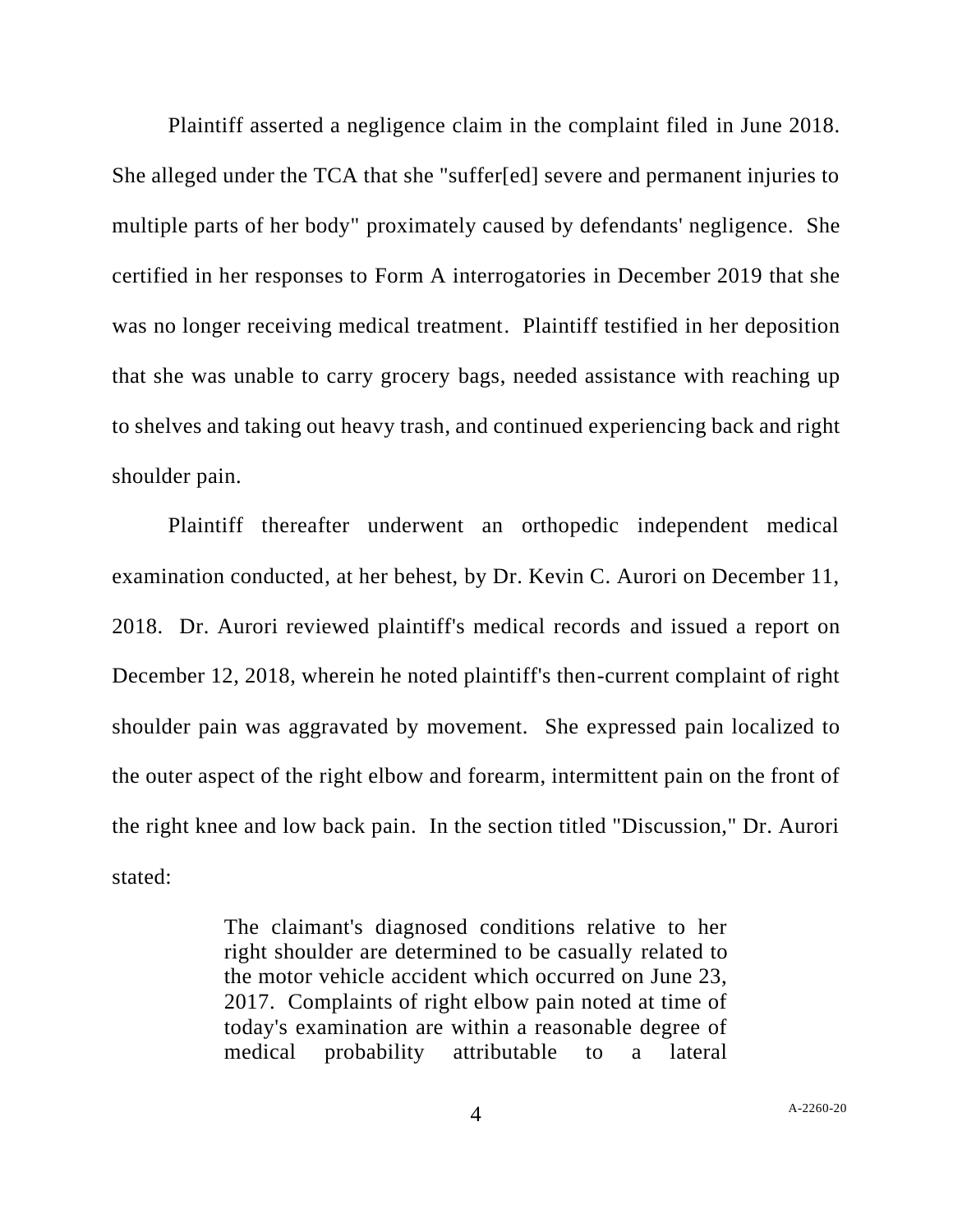epicondylitis. This condition is determined not be causally related to claimant's involvement in the motor vehicle accident which occurred on June 23, 2017. She stated that symptoms in this area started approximately two months prior to the date of this examination.

Dr. Aurori concluded that plaintiff reached "maximum medical improvement" in the orthopedic specialty relative to her right shoulder, mid-back, and right knee. As a result, he did not recommend any additional treatment.

Dr. Howard M. Pecker conducted a defense medical examination of plaintiff on June 18, 2020. Dr. Pecker noted in his subsequent report that plaintiff's then-current complaint of "pain in her right shoulder especially when she trie[d] to lift her arm up." He also reported "[n]o neck or back pain." He noted "[n]o numbness or tingling in [plaintiff's] extremities."

In the section of the report titled "Impression and Discussion," Dr. Pecker stated:

> Based on history, physical exam, and review of documentation the diagnosis is status post arthroscopic surgery of the RIGHT shoulder for tendinosis and senescent tearing of the rotator cuff.

> The above-noted diagnoses and injuries are not causally related to the subject auto accident. This opinion takes into account a review of [the] Police Report, previously performed tests, proposed treatments, recorded and documented findings both positive and negative, and neurologic tests.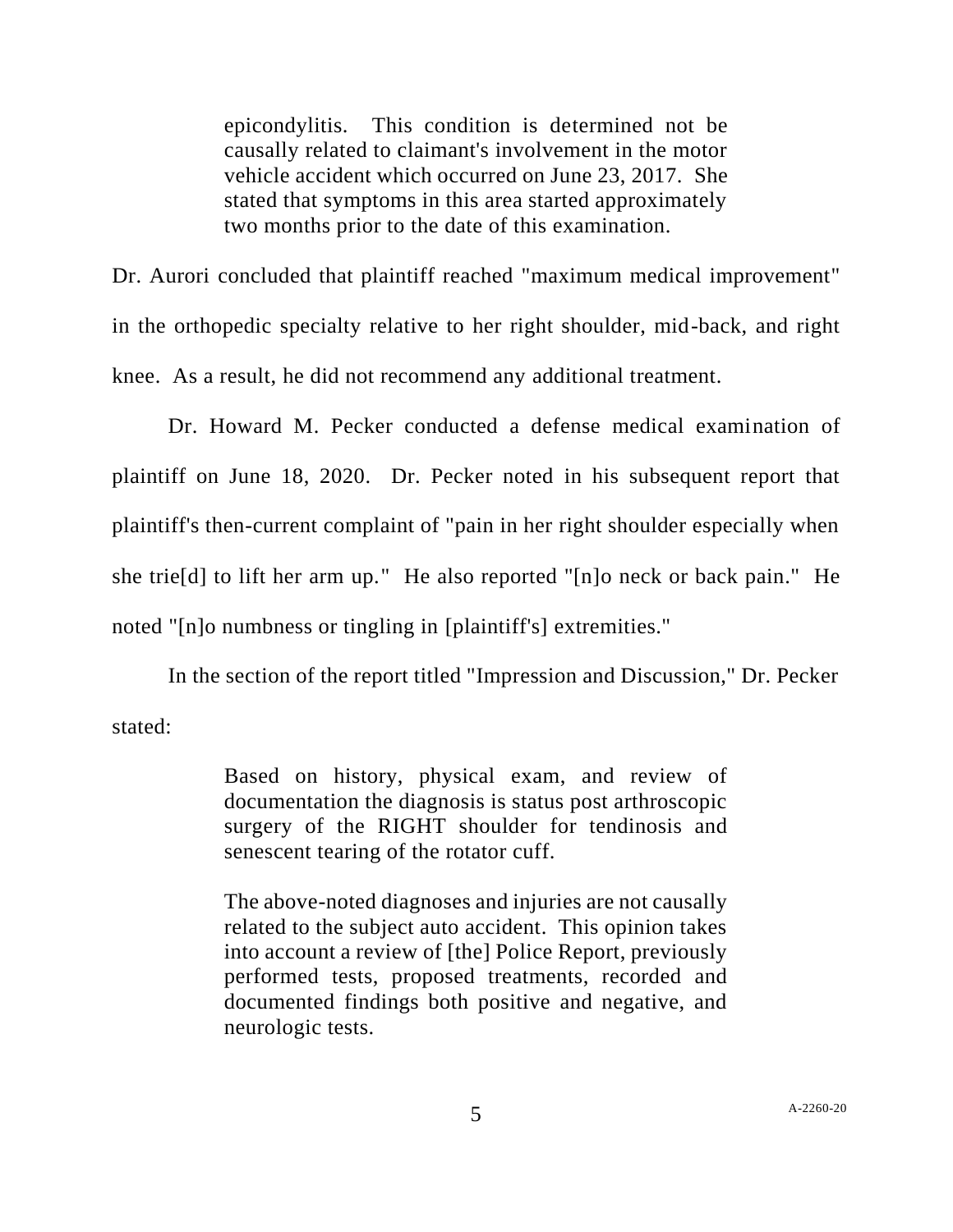Dr. Pecker further opined that "[t]he findings are consistent with the claimant's age and senescent findings commonly noted in the rotator cuff. There is no evidence of injury to the neck or back. There are no deficits."

Defendants thereafter moved for summary judgment seeking dismissal of plaintiff's complaint on the ground that she had not sustained a permanent substantial loss of a bodily function pursuant to N.J.S.A. 59:9-2(d). Defendants further argued that there was no objective evidence in the record of such a loss of a bodily function. In support of the motion, defendants relied upon Dr. Pecker's expert report, which found no causal connection between the accident and plaintiff's injuries.

Plaintiff opposed the motion, contending she satisfied the requirements of N.J.S.A. 59:9-2(d) by submitting sufficient objective medical evidence of her injuries. She also argued that those injuries had a significant impact on her life, and she could no longer take part in several of the activities she had enjoyed prior to the accident.

The motion judge granted defendants summary judgment motion in a February 5, 2021 order accompanied by a written opinion. In rendering his opinion, the judge relied upon the test applying N.J.S.A. 59:9-2(d) articulated in Gilhooley v. Cty. of Union, 164 N.J. 533, 540-41 (2000) (citing Brooks v.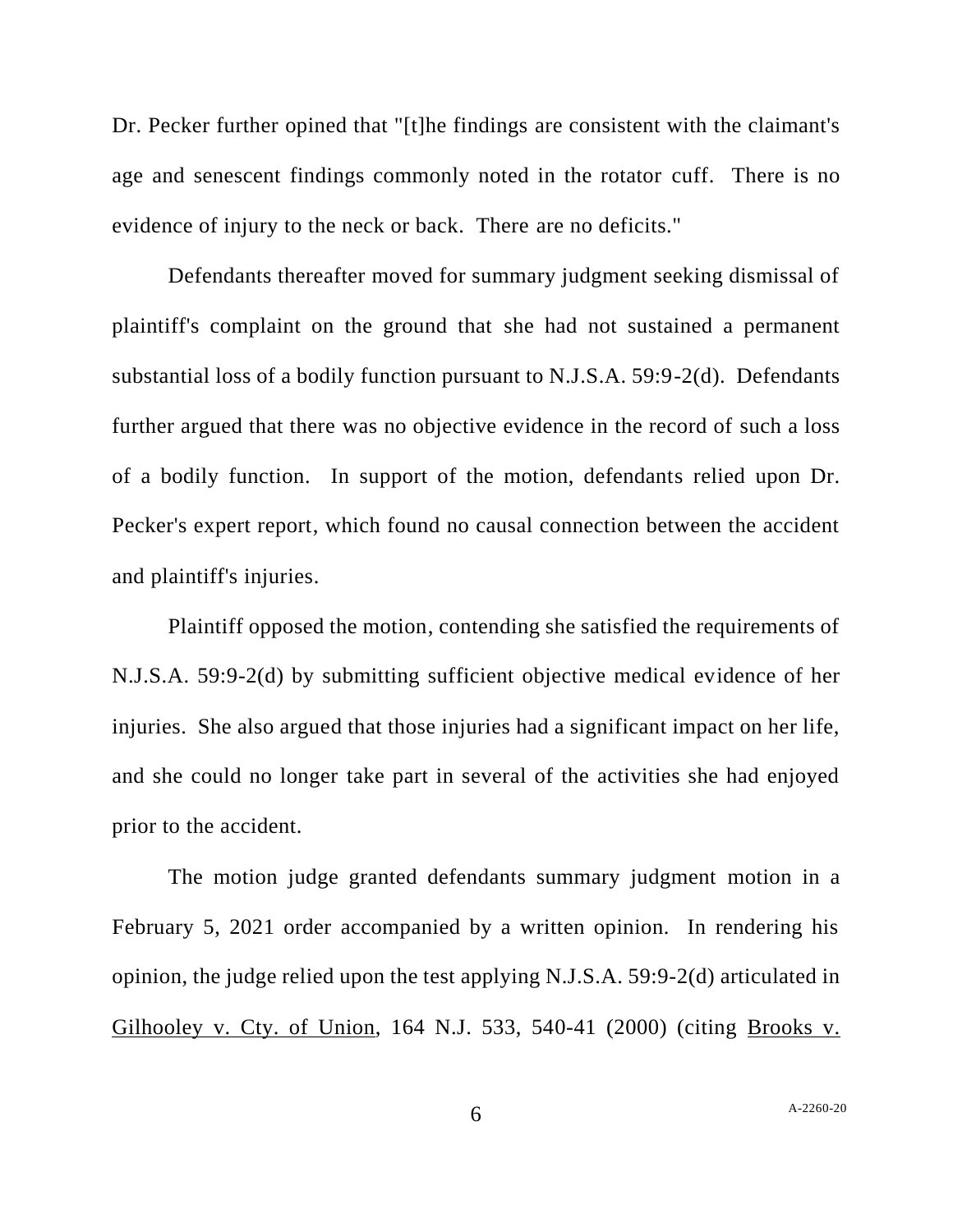Odom, 150 N.J. 395, 402-03 (1997)) (Brooks/Gilhooley test). The test requires that a plaintiff must show "(1) an objective permanent injury, and (2) a permanent loss of a bodily function that is substantial." Gilhooley, 164 N.J. at 540-41 (citing Brooks, 150 N.J. at 402-03).

After considering the applicable governing principles, the motion judge concluded:

> Here, Plaintiff's injury does not present an objective impairment manifesting permanent loss of substantial bodily function. Instead, the impairment, here is at most more akin to "an impairment of plaintiff's health and ability to participate in activities," which does not meet the second prong of the Brooks/Gilhooley test. [citing Knowles v. Mantua Twp. Soccer Ass'n, 176 N.J. 324, 333 (2003).]

The motion judge noted that plaintiff had ceased medical treatment. The judge also found that "Dr. Pecker attribute[d] [p]laintiff's impairments to "overuse-type injury" common with the aging process."

Plaintiff moved for reconsideration which was denied on March 25, 2021. In the written opinion accompanying the order, the motion judge found "no appropriate basis to modify or change its February 5, 2021 Order[.]" This appeal followed.

On appeal, plaintiff argues the trial court erred in granting summary judgment by "overlooking the severity of plaintiff's limitations and complaints"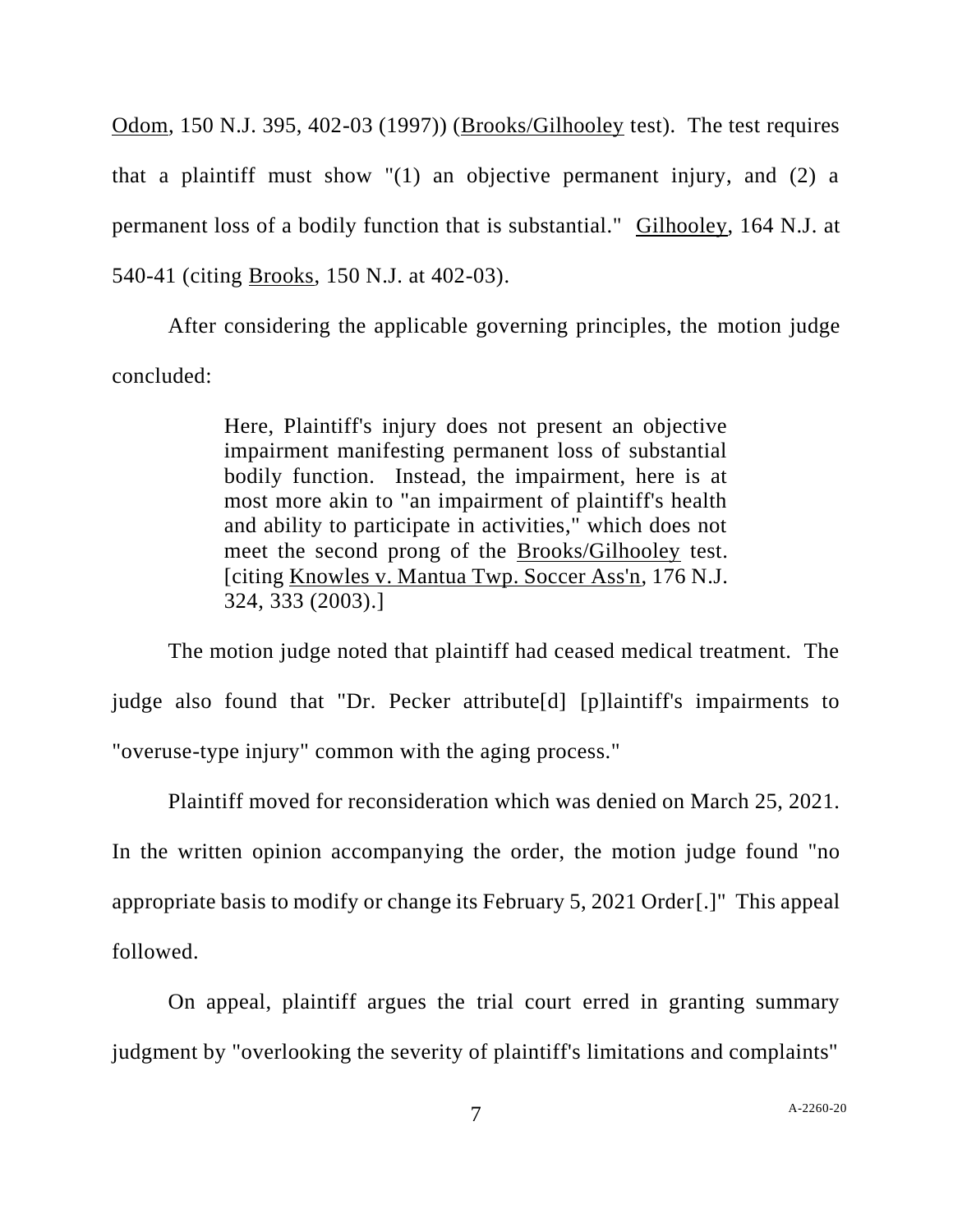and "how her injuries have permanently affected her life and amount to a substantial loss of bodily function." Plaintiff further asserts that the trial court relied too heavily on Dr. Pecker's findings, notwithstanding, Dr. Autori's report, which determined "the [plaintiff's] diagnosed condition relative to her right shoulder are determined to be causally related to the motor vehicle accident which occurred on June 23, 2017."

We review the grant of summary judgment de novo, applying the same standard used by the trial court, which

> Mandates that summary judgment be granted "if the pleadings, depositions, answers to interrogatories and admissions on file, together with the affidavits, if any, show that there is no genuine issue as to any material fact challenged and that the moving party is entitled to a judgment or order as a matter of law."

> [Templo Fuente De Vida Corp. v. Nat'l Union Fire Ins. Co. of Pittsburgh, 224 N.J. 189, 199 (2016) (quoting  $R.4:46-2(c)$ .]

We also consider "whether the competent evidential materials presented, as previously noted, are sufficient to permit a rational factfinder to resolve the alleged disputed issue in favor of the non-moving party." Davis v. Brickman Landscaping, Ltd*.*, 219 N.J. 395 (2014) (quoting Brill, 142 N.J. 520, 540). If the evidence presented "show[s] that there is no real material issue, then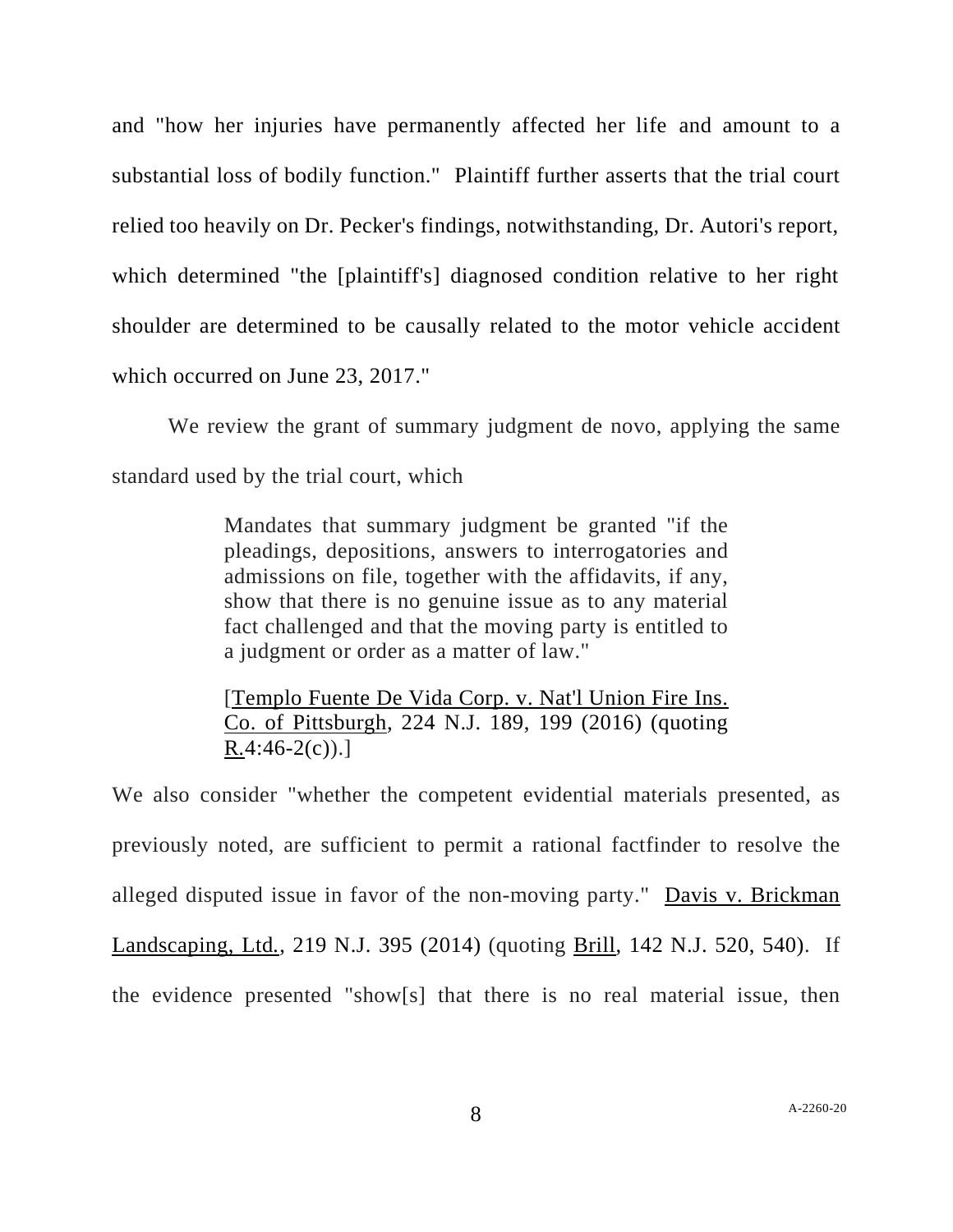summary judgment should be granted." Walker v. Atl. Chrysler Plymouth, Inc., 216 N.J. Super. 255, 258 (App. Div. 1987).

We reject plaintiff's contention that the trial court erred given plaintiff's responses to interrogatories, deposition testimony, and affidavit submitted in opposition to defendants' motion and the associated medical reports. From our review of the motion record, we review anew whether plaintiff's injuries resulted in a permanent and substantial loss of bodily function. We find they have not.

To recover for pain and suffering under the TCA, a plaintiff must show "(1) an objective permanent injury, and (2) a permanent loss of a bodily function that is substantial." Gilhooley, 164 N.J. at 540-41 (citation omitted)). We note the parties have stipulated to objective medical evidence of a permanent bodily injury under prong one, and this issue need not be considered on appeal.

Consequently, we review whether plaintiff's injuries has satisfied the second prong of the Brooks/Gilhooley test. Whether a plaintiff has met this second prong requires "a fact-sensitive analysis" focusing on the "'nature or degree of the ongoing impairment." Knowles, 176 N.J. at 331 (quoting Ponte v. Overeem, 171 N.J. 46, 53 (2002); Kahar v. Borough of Wallington, 171 N.J. 3, 15 (2002) (identifying "the degree of injury and impairment" as the appropriate focus). To that end, the burden is on a plaintiff to provide objective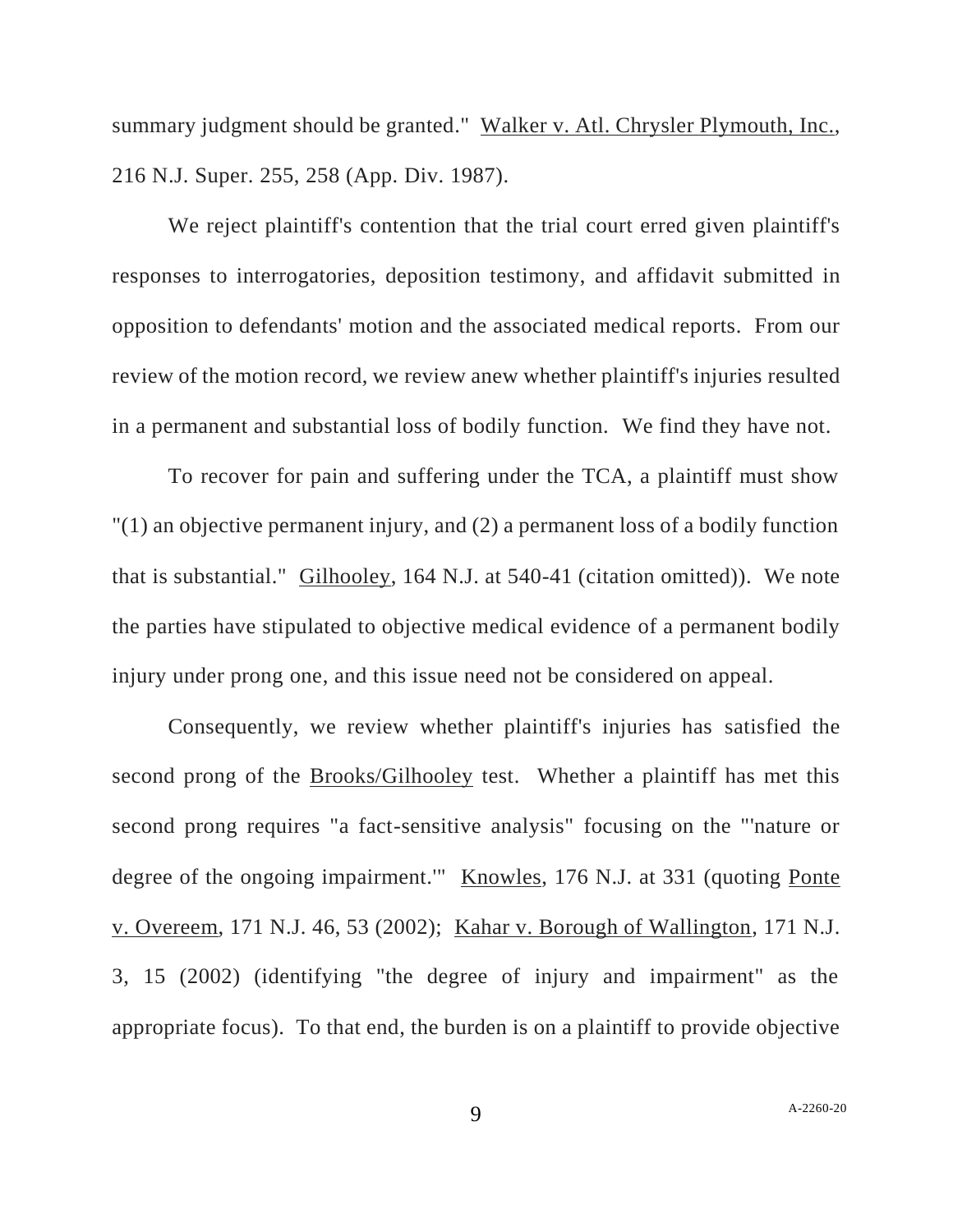evidence of a "substantial" impairment to vault the N.J.S.A. 59:9-2(d) threshold. Gilhooley, 164 N.J. at 540.

Whether plaintiff's injuries are "substantial" must be interpreted within the context of the case law discussed in Knowles. Id. at 331. Injuries causing blindness, disabling tremors, paralysis, and loss of taste or smell meet both prongs as "such injuries, by their very nature, are objectively permanent and implicate the substantial loss of a bodily function (e.g., sight, smell, taste, and muscle control)." Gilhooley, 164 N.J. at 541 (citing Brooks, 150 N.J. at 403). Similarly, a fractured patella, impeding the plaintiff's ability to climb stairs, stand from and sit on a chair, and walk efficiently, was found to satisfy the second prong because the knee "could not function without permanent pins and wires to re-establish its integrity." Id. at 541-42.

The second prong has likewise been found to be satisfied by losing feeling in an extremity or when an injury permanently renders a limb or bodily organ "substantially useless but for the ability of modern medicine [to] supply replacement parts to mimic the natural function[.]" Knowles, 176 N.J. at 332- 33. A severely torn rotator cuff requiring surgical repair that shortened the tendon and resulted in a forty percent reduction in range of motion in the arm has also been found to meet prong two. Kahar, 171 N.J. at 15-16.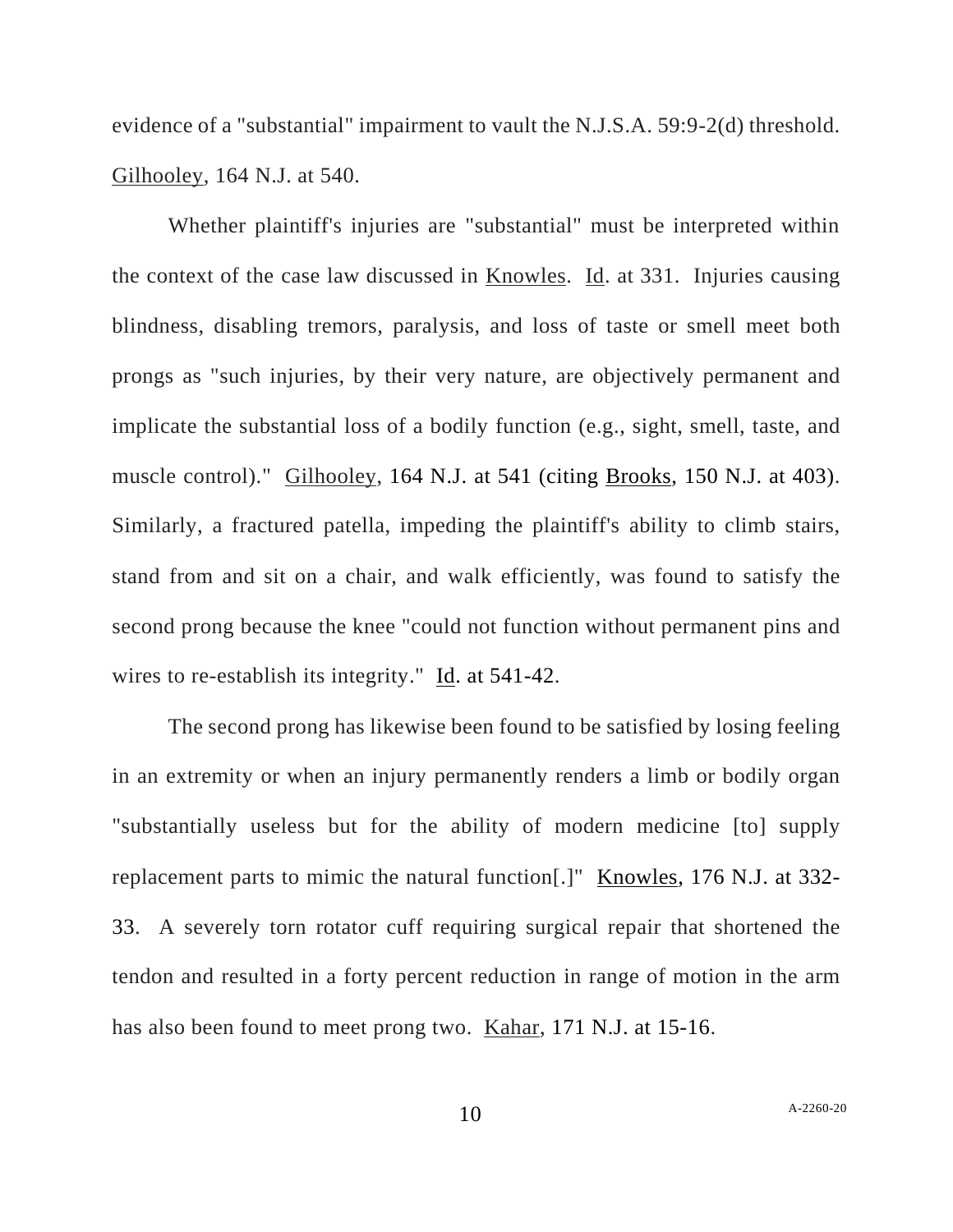It is a plaintiff's reduced ability that makes her injury "substantial," not the discomfort she suffers when performing certain tasks. Knowles, 176 N.J. at 332 (quoting Gilhooley, 164 N.J. at 540). On the other hand, "[a]n injury causing lingering pain, resulting in a lessened ability to perform certain tasks because of the pain, will not suffice because '[a] plaintiff may not recover under the [TCA] for mere subjective feelings of discomfort.'" Ibid. However, "neither an absence of pain nor a plaintiff's ability to resume some of [her] normal activities is dispositive of whether [she] is entitled to pain and suffering damages under the TCA." Ibid.

For example, a plaintiff's herniated disc that restricted some neck movement, failed to satisfy the substantiality requirement despite a plaintiff experiencing some restriction of neck movement, where the plaintiff returned to teaching, albeit in a different capacity, without missing any work, and continued to play sports and perform household chores, and taking appropriate breaks. Heenan v. Greene, 355 N.J. Super. 162 (App. Div. 2002).

Similarly, no substantial loss was found under the TCA where a plaintiff's knee injury, which required surgery, continued to restrict him "in performing his work responsibilities, household chores, yard work, or in his weightlifting or biking activities" as here with the motion judge. Ponte, 171 N.J. at 54.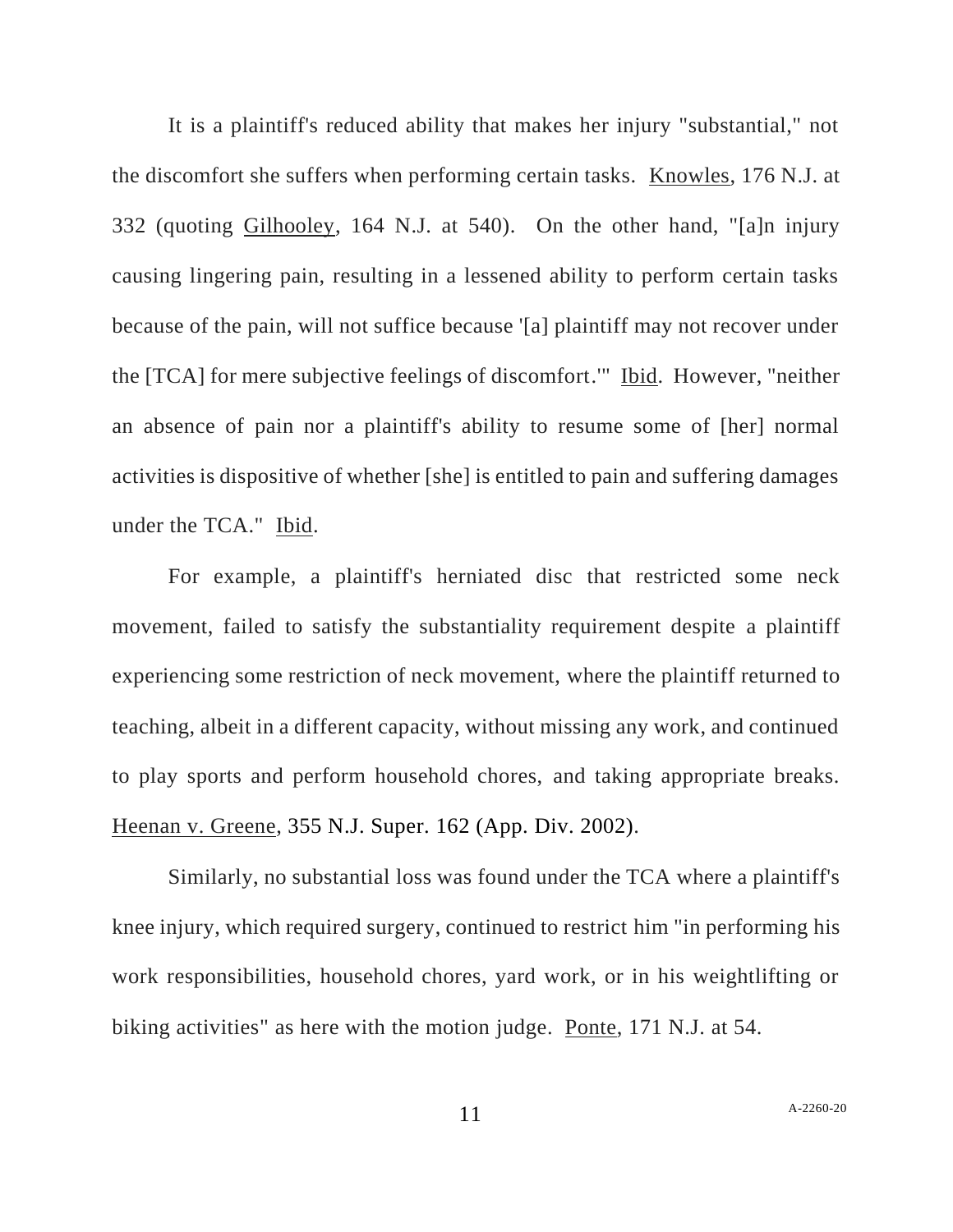In his written opinion, the motion judge correctly pointed out that plaintiff's medical proofs did not establish a permanent injury. Dr. Pecker's report issued approximately three years after the accident expressly stated that "[p]laintiff's injury [did] not present any objective impairment manifesting permanent loss of substantial bodily function." He determined that "[t]here was no mechanism of injury secondary to the motor vehicle accident to cause the findings noted at the time of surgery or on the reported MRI findings." In addition, "the findings are consistent with the [plaintiff's] age and senescent findings commonly noted in the rotator cuff. " Dr. Pecker's opinion refutes the existence of a permanent injury sufficient to vault the TCA threshold.

Applying these principles, we agree with the motion judge that plaintiff's injuries are not "objectively permanent" nor do they "implicate the substantial loss of bodily function[.]" Knowles, 176 N.J. at 332 (quoting Gilhooley, 164 N.J. at 541). Plaintiff failed to present objective evidence that her injuries satisfied the TCA's requirement of a "permanent loss of a bodily function." Plaintiff has no medical restriction imposed on her ability to perform her daily activities. Neither Dr. Aurori's nor Dr. Pecker's reports attribute any permanent restriction to the accident. Plaintiff's limitations, if any, are predominately attributed to her age.